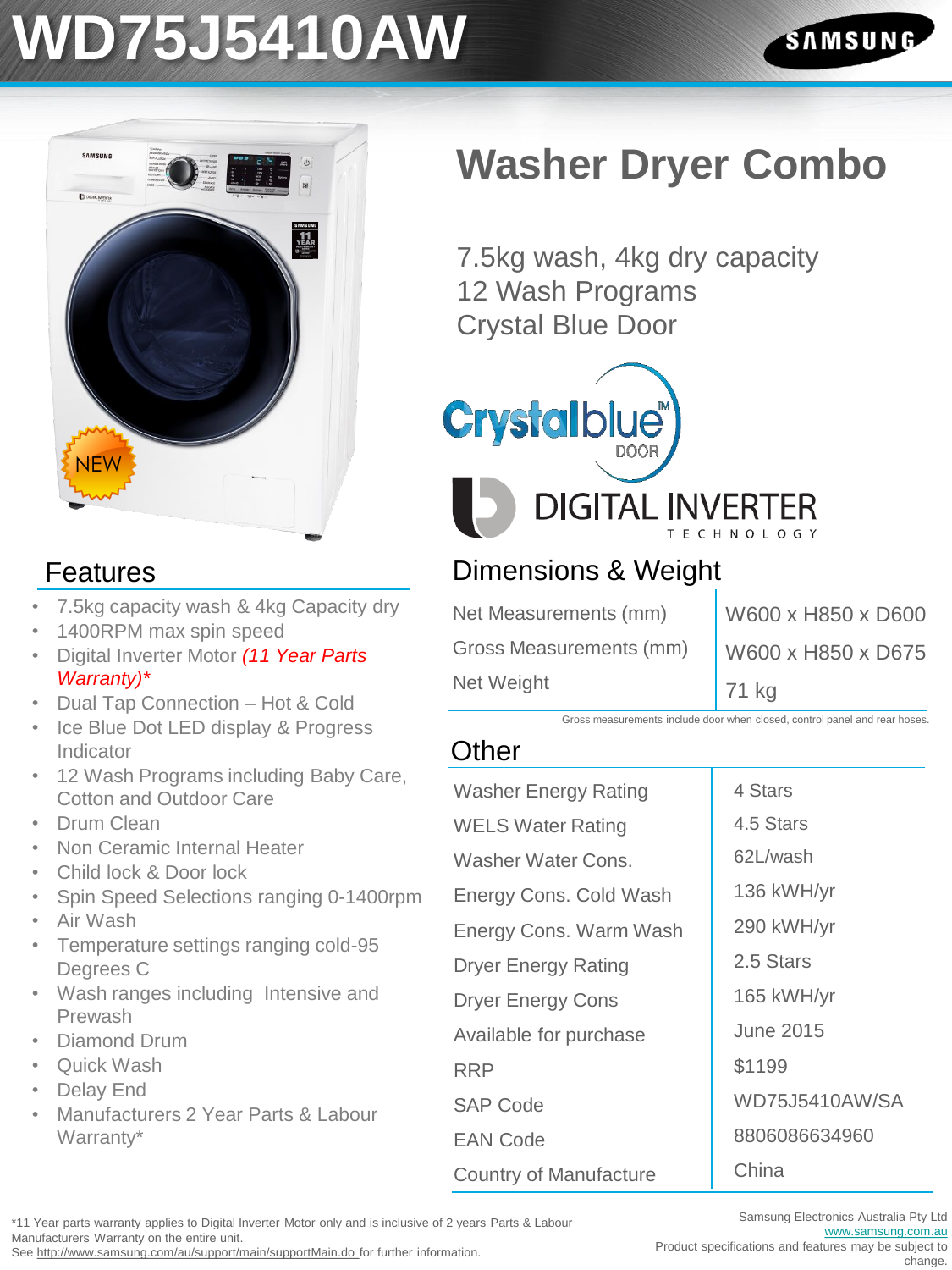## **WD75J5410AW**

#### SAMSUN

#### **Washer Dryer Combo**

7.5kg wash, 4kg dry capacity 12 Wash Programs Crystal Blue Door





#### Digital Inverter Motor with 11 year parts warranty\*

Low fuss for a long time – digital inverter motor with a 11 year parts warranty\*. The motor works without brushes, which helps to reduce the number of separate moving parts and friction, making for a low vibration motor with a quiet wash cycle.



#### Compact outside, big capacity inside

With Samsung WD75J5410AW 's 7.5kg/4kg combo load capacity, you can wash and dry laundry efficiently, with a small space being taken up in your laundry.



#### Crystal Blue Gloss™ Design

With its big blue semi-transparent crystal blue gloss™ door opening up to an angle of 150° wide, this model has been designed for easy loading and unloading. Paired with a ice blue Dot LED display, the Samsung WD75J5410AW is an elegant addition to your laundry.

#### Air Wash

By using heated air, the Air Wash function is designed to help reduce odours in your clothes - similar to airing your clothes in the outside environment. Not only is it unnecessary to use detergent or other chemicals, this function requires no water while washing.

#### 15 Min Quick Wash

This great wash program is designed to wash up to 2kg of lightly soiled laundry in only 15 minutes

\*11 Year parts warranty applies to Digital Inverter Motor only and is inclusive of 2 years Parts & Labour Manufacturers Warranty on the entire unit.See http://www.samsung.com/au/support/main/supportMain.do for further information.

Samsung Electronics Australia Pty Ltd [www.samsung.com.au](http://www.samsung.com.au/) Product specifications and features may be subject to change.